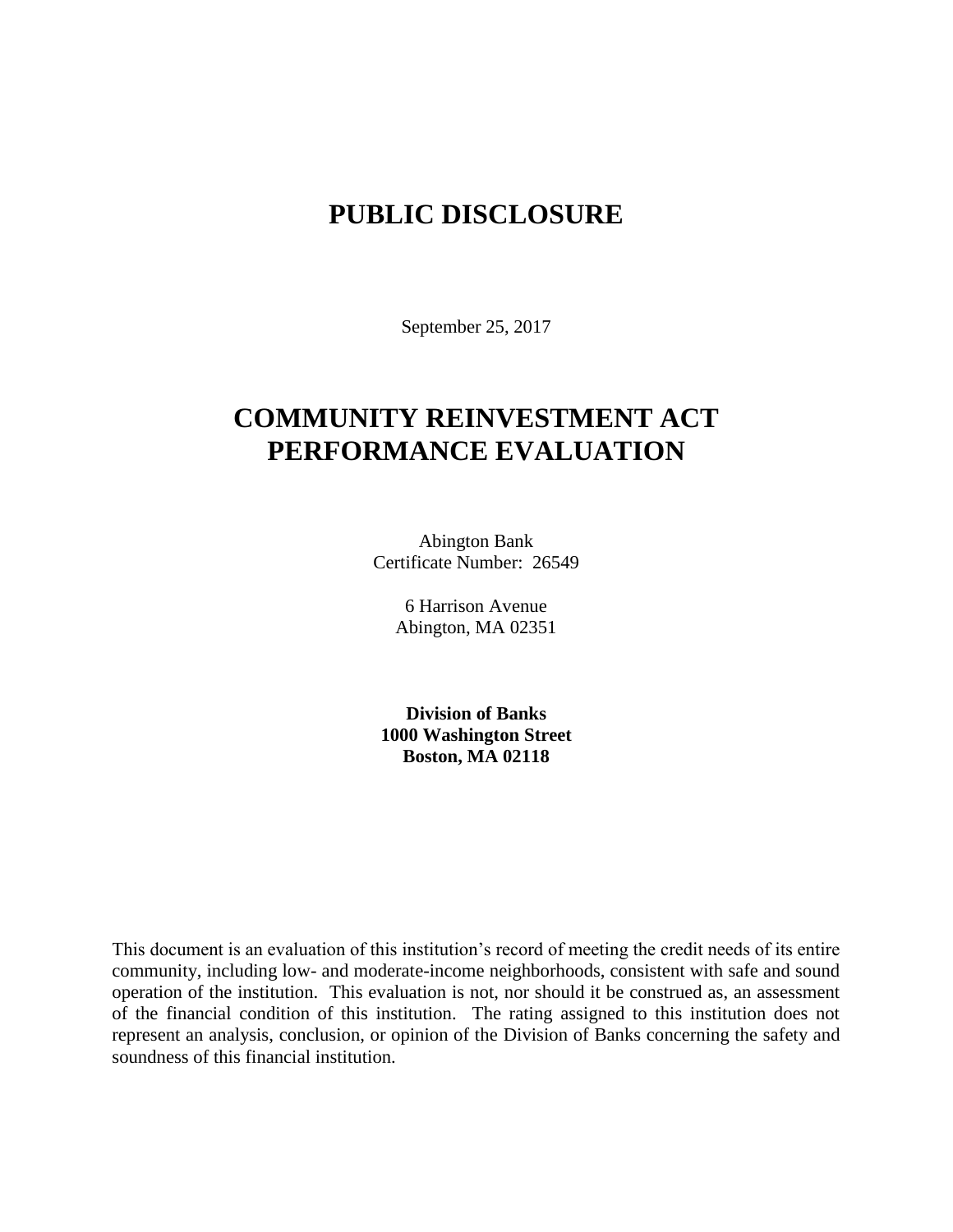# **TABLE OF CONTENTS**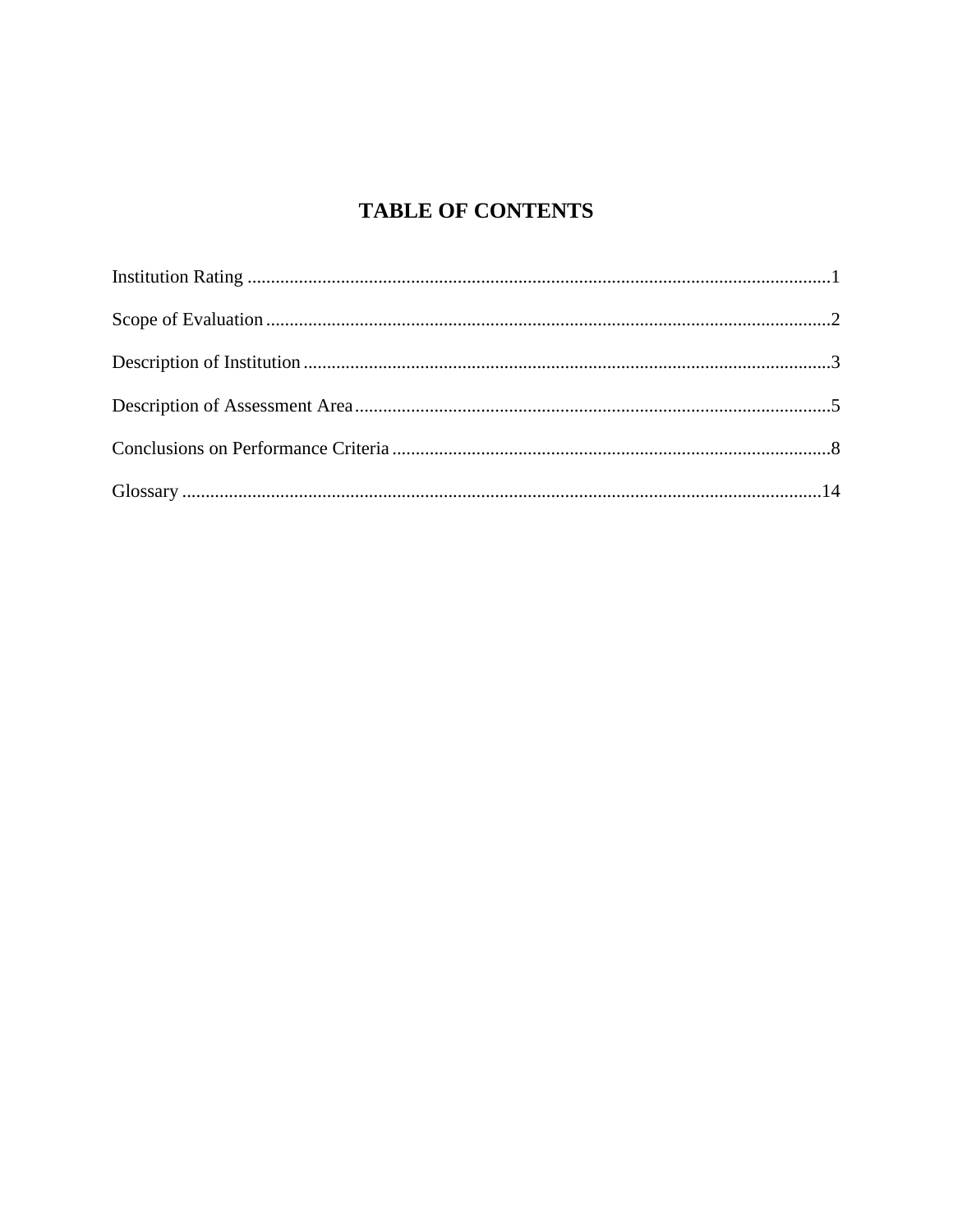# **INSTITUTION RATING**

The Community Reinvestment Act (CRA) requires the Massachusetts Division of Banks (Division) to use their authority when examining financial institutions subject to their supervision, to assess the institution' record of meeting the needs of its entire assessment area, including low- and moderate-income neighborhoods, consistent with safe and sound operations of the institution. Upon conclusion of such examination, the agencies must prepare a written evaluation of the institution's record of meeting the credit needs of its assessment area.

This document is an evaluation of the CRA performance of Abington Bank (Bank) prepared by the Division, the institution' supervisory agency, as of September 25, 2017. The Division rates the CRA performance of an institution consistent with the provisions set forth in the Division's regulation 209 CMR 46.00.

### **INSTITUTION'S CRA RATING:** This institution is rated **Satisfactory.**

An institution in this group has a satisfactory record of helping to meet the credit needs of its assessment area, including low- and moderate-income neighborhoods, in a manner consistent with its resources and capabilities.

The following summarizes the Bank's performance.

The average net loan-to-deposit (LTD) ratio of 88.1 percent is reasonable given institution's size, financial condition and assessment area credit needs.

The Bank made a majority (55.6 percent) of its home mortgage loans within the assessment area during the evaluation period.

The distribution of borrowers reflects reasonable penetration of loans among individuals of different income levels, including low-and moderate-income individuals.

The geographic distribution of loans reflects adequate dispersion throughout the assessment area, including low-and moderate-income geographies.

The Bank did not receive any CRA-related complaints during the review period; therefore, this factor did not affect the CRA rating. The Bank has a reasonable performance in regards to fair lending policies and practices.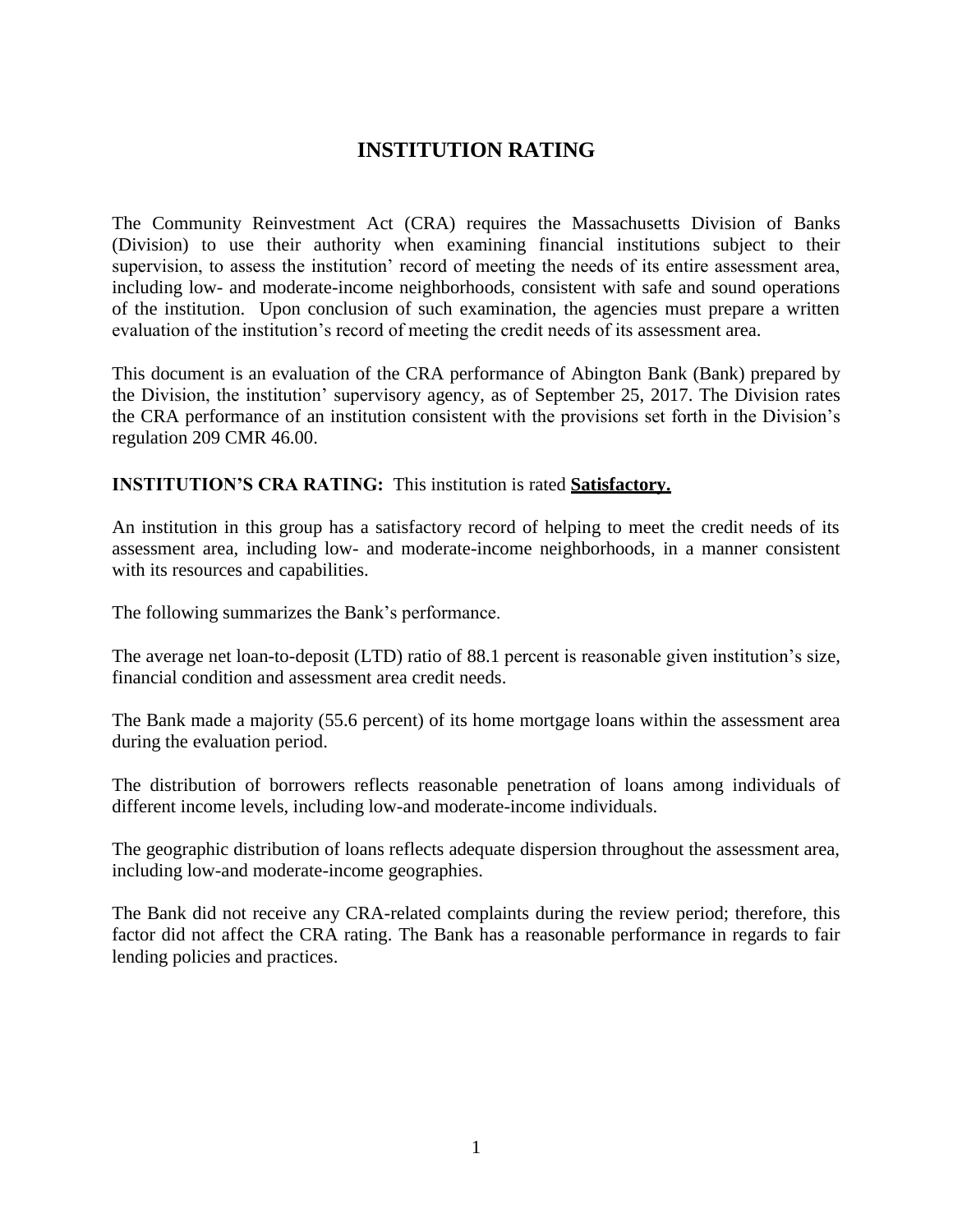# **SCOPE OF EVALUATION**

## **General Information**

This evaluation assesses the Bank's CRA performance utilizing the Interagency Small Bank CRA Examination Procedures, as established by the Federal Institutions Examination Council (FFIEC) an institution with this designation has assets of less than 1.226 Billion as of December  $31<sup>st</sup>$  of both of the prior two years. This examination was conducted concurrently with the Federal Reserve Bank of Boston.

The Lending Test considered the institution's performance according to the following criteria.

- Loan to Deposit Ratio
- Assessment area concentration
- Geographic distribution
- Borrower profile
- Response to CRA related complaints and fair lending policies and practices.

### **Loan Products Reviewed**

Examiners determined that the Bank's major product is home mortgage loans. This conclusion considered the Bank's business strategy and the number and dollar volume of loans originated during the evaluation period.

Examiners reviewed all originated and purchased home mortgage loans reported on the Bank's 2015 and 2016 Home Mortgage Disclosure Act (HMDA) loan application registers (LARs). The LARs contain data about home purchase and home improvement loans, including refinances of one-to-four family and multi-family properties. Examiners compared the Bank's home mortgage lending performance to the 2015 and 2016 aggregate lending data. Additionally, the Bank's performance was compared to 2010 U.S. Census data.

For the Lending Test, examiners reviewed the number and dollar volume of home mortgage loans. While number and dollar volume of loans are presented, examiners emphasized performance by number of loans. The number of loans is a better indicator of the number of individuals served. The Geographic Distribution and Borrower Profile criteria only include analysis of loans extended within the Bank's assessment area.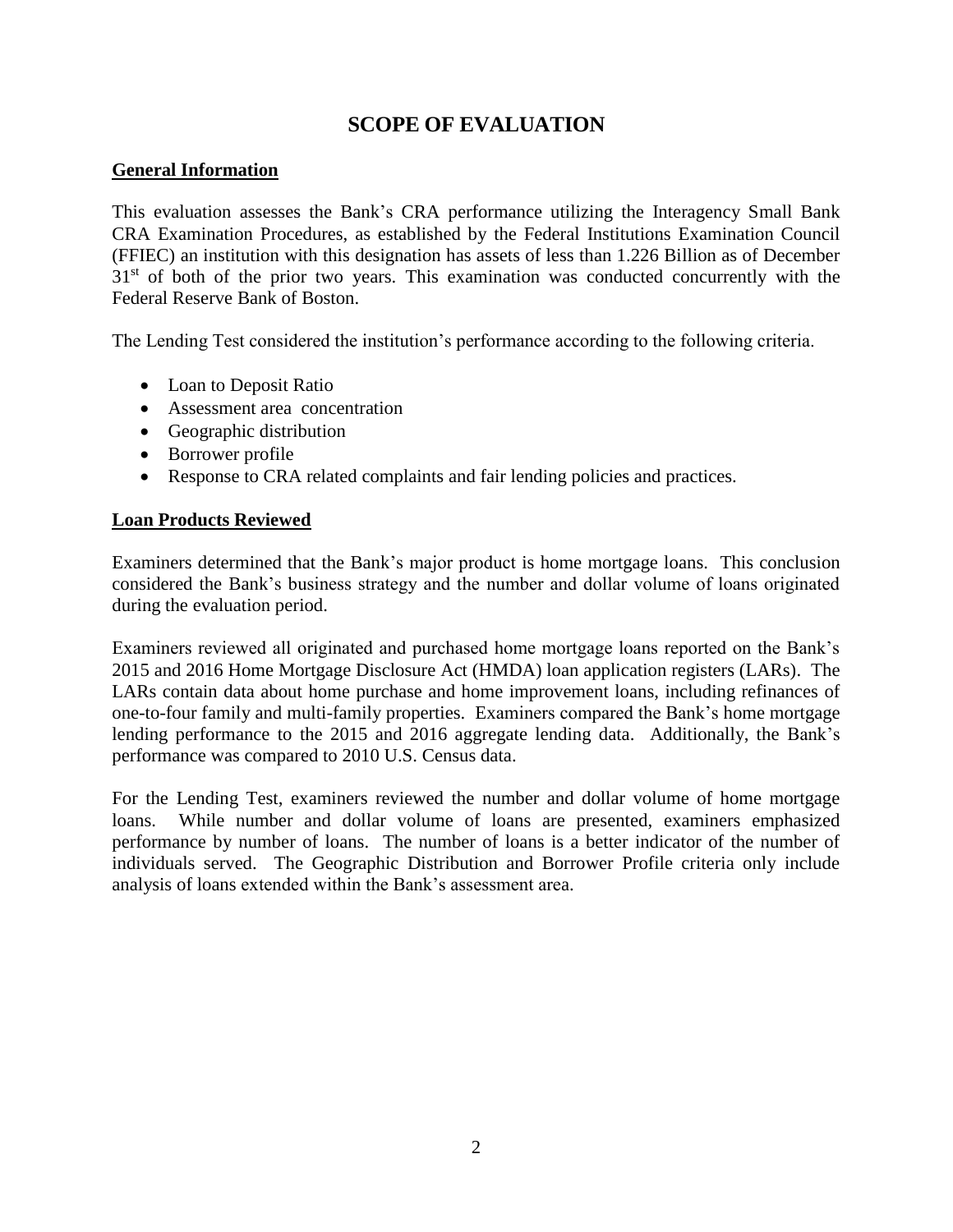# **DESCRIPTION OF INSTITUTION**

## **Background**

Abington Bank is a state-chartered, cooperative Bank headquartered in Abington, Massachusetts. In addition to its main office and branch located at 6 Harrison Avenue in Abington, the Bank operates a second location at 95 North Franklin Street in Holbrook. This branch opened as a result of a recent merger with Holbrook Cooperative Bank on April 1, 2017 and the location operates under the name "Holbrook Cooperative Bank, a Division of Abington Bank." Prior to the merger, both Banks offered similar products and services and operated in South Eastern Massachusetts. After the merger, Abington retained the same business model. Both branches have a drive-up window and an Automated Teller Machine (ATM). Banking hours are considered convenient and accessible to customers.

Abington Bank received a Satisfactory rating from the Division during its prior CRA evaluation on August 26, 2013. The evaluation assessed Abington Bank's CRA performance using Small Bank CRA Procedures.

#### **Operations**

Abington Bank offers various financial products and services to consumers and business customers. The Bank offers loan products including home mortgage, home equity, and commercial loans, with a primary focus on residential lending. The Bank also provides various deposit services for consumers and businesses including checking and savings accounts.

#### **Ability and Capacity**

As of June 30, 2017, the Bank had total assets of \$233.4 million. Total deposits represented \$201.4 million or 86.3 percent of total assets. Total loans represented \$176.4 million or 75.5 percent to total assets. Since the last CRA evaluation, the assets have increased by 49.9 percent and net loans have increased by 53.2 percent. The Bank attributes the asset and loan growth to the merger between Abington and Holbrook Cooperative Bank in April 2017.

The recent merger resulted in an increase in the commercial loan portfolio representing loan types of commercial and industrial loans and loans secured by non-farm non-residential properties. Residential real estate loans remain the primary loan type for Abington Bank.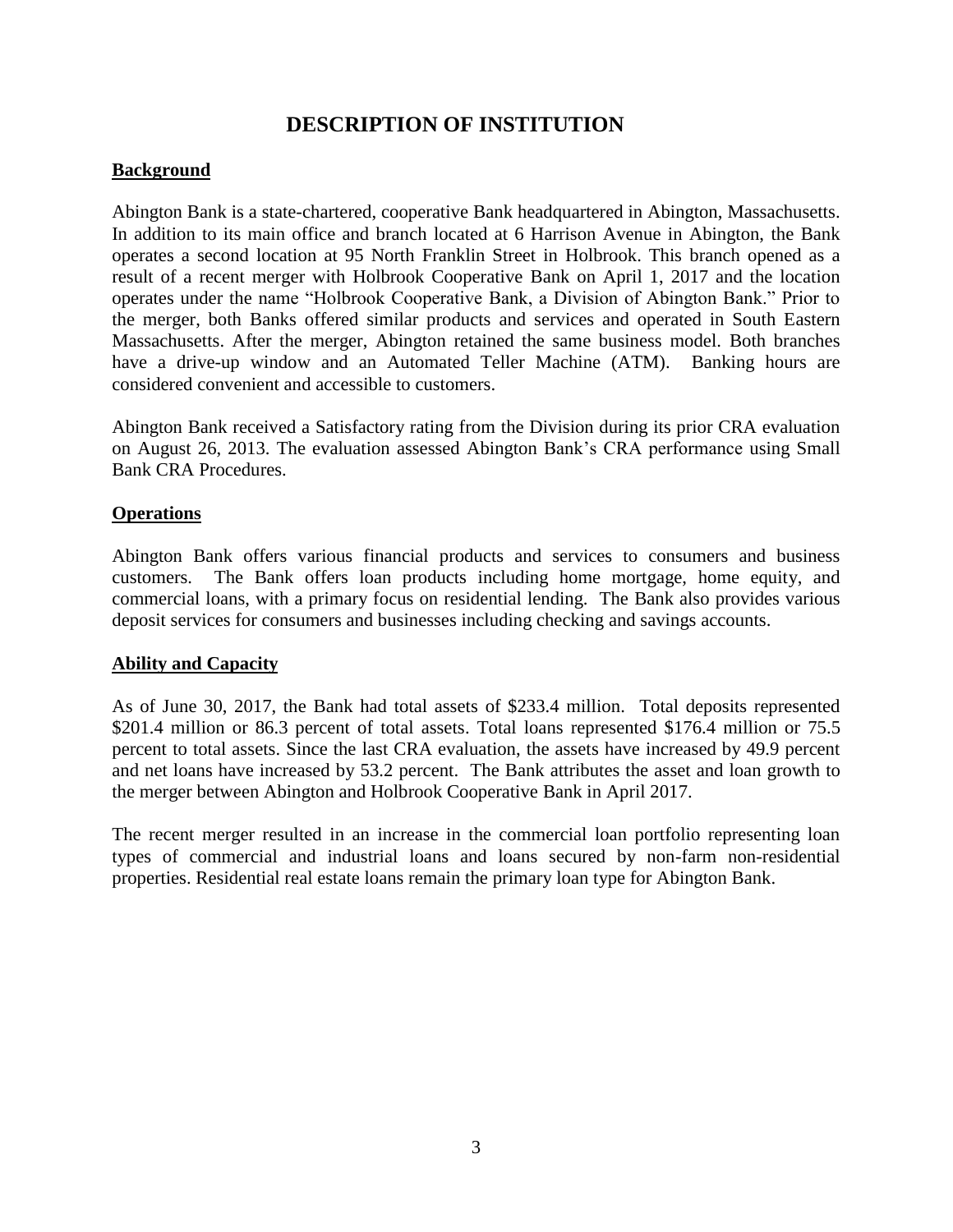| Loan Portfolio Distribution as of June 30, 2017                                                              |                                      |                                 |  |  |  |  |
|--------------------------------------------------------------------------------------------------------------|--------------------------------------|---------------------------------|--|--|--|--|
| <b>Loan Type</b>                                                                                             | <b>Dollar</b><br>Amount<br>\$ (000s) | $%$ of<br><b>Total</b><br>Loans |  |  |  |  |
| Revolving, Open-end Loans secured by 1-4 family Residential Properties and<br>extended under lines of credit | 6,447                                | 3.6                             |  |  |  |  |
| Closed-end Loans Secured by 1-4 Family residential Properties                                                | 82,128                               | 46.6                            |  |  |  |  |
| Secured by Multi-Family (5 or more) Residential Properties                                                   | 12,140                               | 6.8                             |  |  |  |  |
| <b>Total Residential Real Estate Loans</b>                                                                   | 110,243                              | 57.0                            |  |  |  |  |
| Secured by Nonfarm Nonresidential Properties                                                                 | 56,734                               | 32.2                            |  |  |  |  |
| <b>Total Real Estate Loans</b>                                                                               | 166,977                              | 89.2                            |  |  |  |  |
| Construction, Land Development Loans                                                                         | 9,528                                | 5.4                             |  |  |  |  |
| Commercial and Industrial                                                                                    | 7,693                                | 4.3                             |  |  |  |  |
| Loan to Individuals for Household, Family and other personal expenses                                        | 1,421                                | 0.9                             |  |  |  |  |
| Other loans                                                                                                  | 261                                  | 0.2                             |  |  |  |  |
| <b>Total Loans</b>                                                                                           | 176,352                              | <b>100</b>                      |  |  |  |  |
| Source: June 30, 2017 Call Report                                                                            |                                      |                                 |  |  |  |  |

Examiners did not identify any financial or legal impediments that would limit the Bank's ability to meet the credit needs of the community.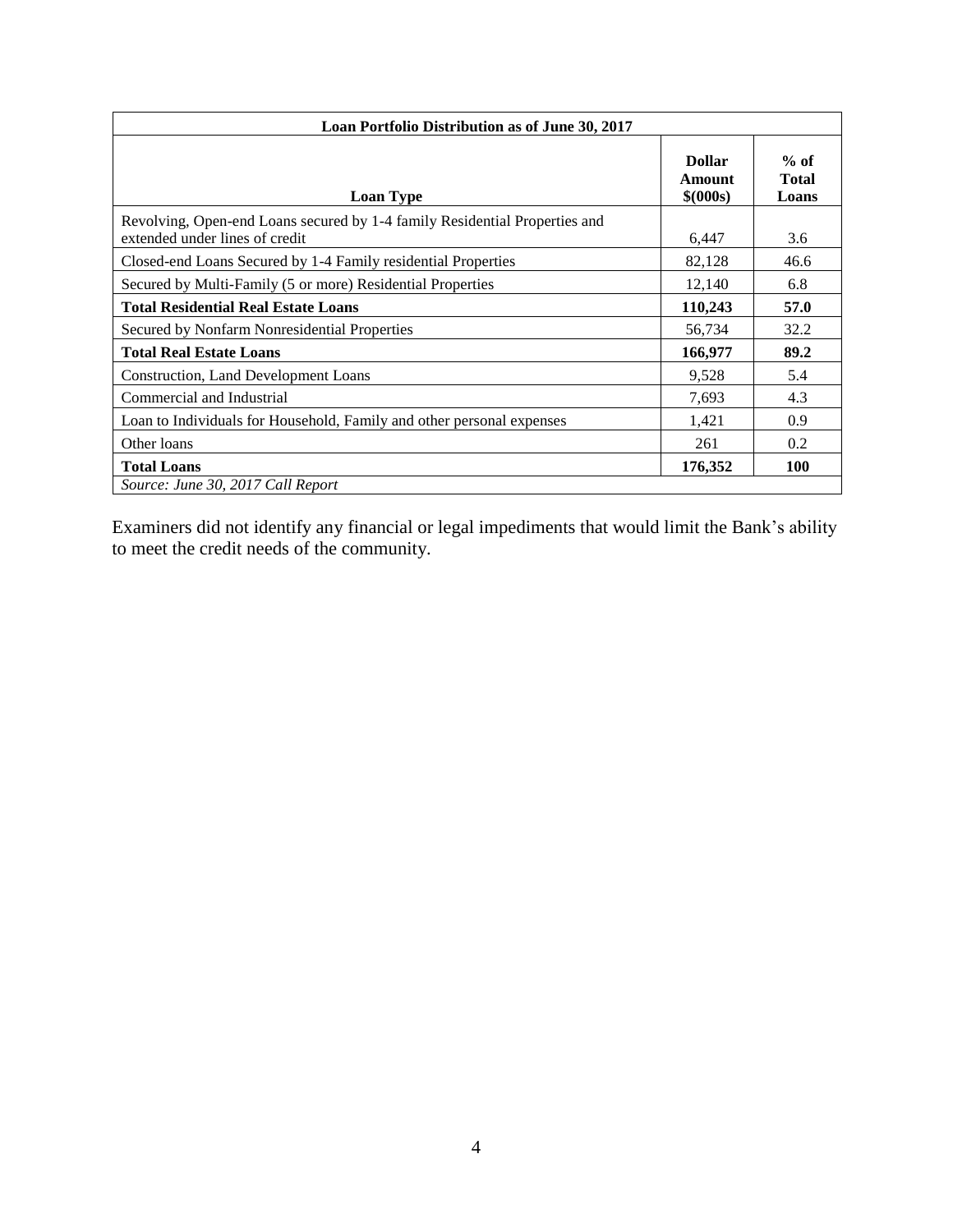## **DESCRIPTION OF ASSESSMENT AREA**

The CRA requires each financial institutions to designate one or more assessment area(s) within which its CRA performance will be evaluated. Abington Bank designated a single assessment area which encompasses encompasses both Plymouth and Norfolk Counties, both located in the Boston, MA Metropolitan Division. The assessment area consist of the following 10 cities and towns; Abington, Brockton, East Bridgewater, Hanover, Hanson, Pembroke, Rockland, Whitman, Holbrook and Weymouth.

#### **Economic and Demographic Data**

The Bank's assessment area consist of 53 census tracts that reflect the following designations according to the 2010 U.S. Census: 4 low-income tracts; 15 moderate-income tracts; 28 middleincome tracts; and 6 upper-income tracts.

At the last examination, the Bank's assessment area consisted of 6 towns and included Abington, Rockland, Whitman, Hanson, Pembroke and East Bridgewater and all represented middle-and upperincome census tracts. In February 2014, the Bank added Brockton, Hanover, Weymouth and Holbrook to the assessment. With these additions and updates to demographic data, low and moderate-income census tracts were added to the assessment. The 4 low-income census tracts are within Brockton and 12 of the 15 moderate-income census tracts are also in Brockton. The remaining 3 moderate-income census tracts are within Weymouth, Holbrook and Rockland. The following table illustrates select demographic characteristics of the assessment area.

| Demographic Information of the Assessment Area    |         |                 |                               |                           |                          |                   |  |
|---------------------------------------------------|---------|-----------------|-------------------------------|---------------------------|--------------------------|-------------------|--|
| <b>Demographic Characteristics</b>                | #       | Low<br>$%$ of # | <b>Moderate</b><br>$%$ of #   | <b>Middle</b><br>$%$ of # | <b>Upper</b><br>$%$ of # | $NA*$<br>$%$ of # |  |
| Geographies (Census Tracts)                       | 53      | 7.5             | 28.3                          | 52.8                      | 11.3                     | 0.0               |  |
| Population by Geography                           | 262,026 | 6.3             | 27.6                          | 53.1                      | 13.1                     | 0.0               |  |
| Housing Units by Geography                        | 103,171 | 6.5             | 28.0                          | 53.3                      | 12.2                     | 0.0               |  |
| Owner-Occupied Units by Geography                 | 67,954  | 2.5             | 23.3                          | 59.2                      | 15.1                     | 0.0               |  |
| Occupied Rental Units by Geography                | 29,626  | 14.0            | 37.5                          | 42.1                      | 6.4                      | 0.0               |  |
| Vacant Units by Geography                         | 5,591   | 14.9            | 34.4                          | 41.6                      | 9.1                      | 0.0               |  |
| <b>Businesses by Geography</b>                    | 16,174  | 5.1             | 22.1                          | 55.9                      | 17.0                     | 0.0               |  |
| Farms by Geography                                | 312     | 1.0             | 13.8                          | 68.9                      | 16.3                     | 0.0               |  |
| Family Distribution by Income Level               | 66,978  | 22.6            | 19.7                          | 24.5                      | 33.2                     | 0.0               |  |
| Household Distribution by Income Level            | 97,580  | 24.6            | 16.0                          | 20.0                      | 39.4                     | 0.0               |  |
| Median Family Income MSA - 14454<br>Boston, MA MD |         |                 | \$83,664 Median Housing Value |                           |                          | \$323,363         |  |
| Families Below Poverty Level                      |         | 6.7%            | <b>Median Gross Rent</b>      |                           |                          | \$992             |  |
| Source: 2010 U.S. Census and 2015 D&B Data        |         |                 |                               |                           |                          |                   |  |

*Due to rounding, totals may not equal 100.0*

*(\*) The NA category consists of geographies that have not been assigned an income classification.*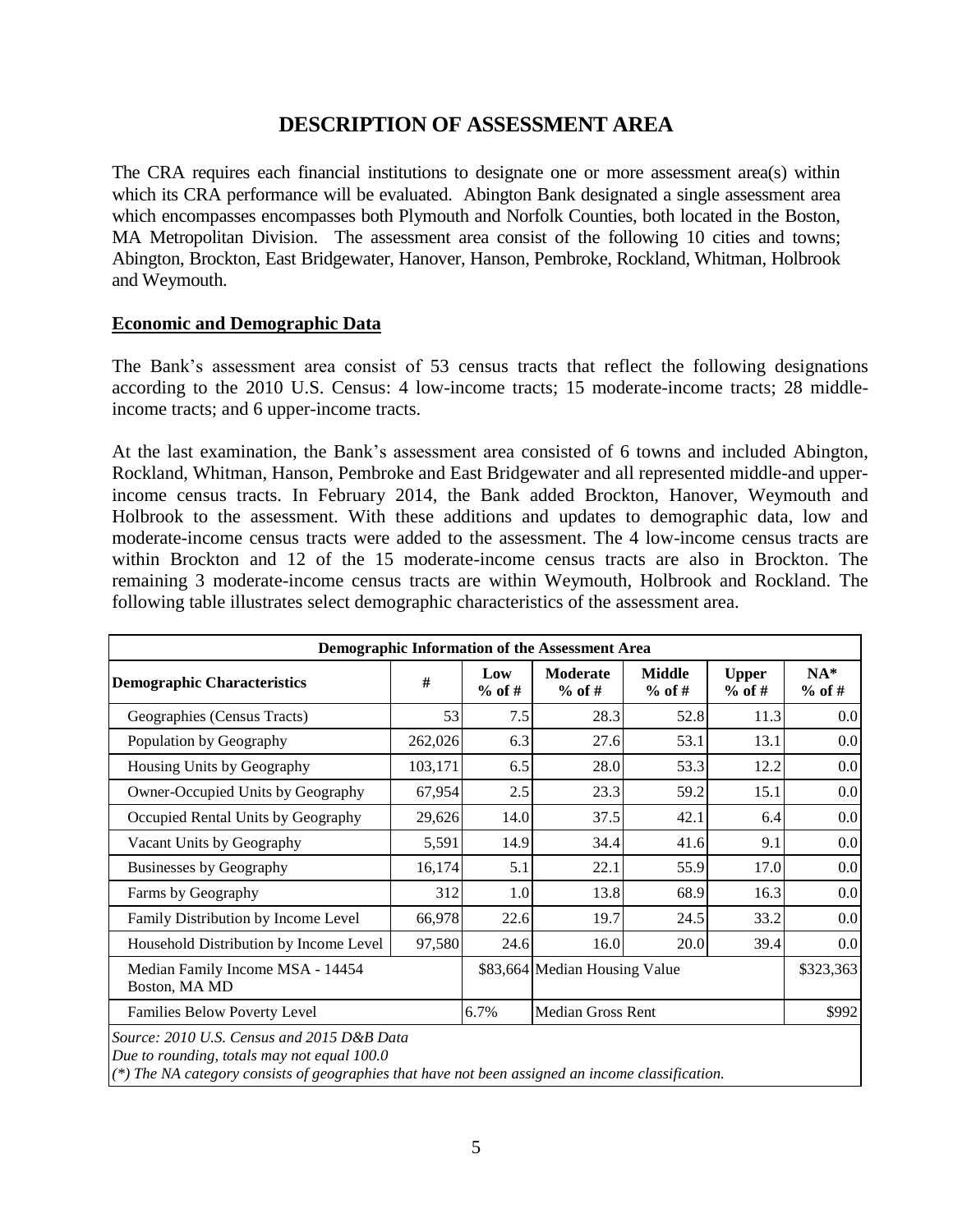The FFIEC-updated median family income (MFI) level is used to analyze home mortgage lending under the Borrower Profile criterion. The low-, moderate-, middle-and-upper income categories are presented in the following table.

| <b>Median Family Income Ranges</b>                                 |              |                                |                                    |                          |  |  |  |  |
|--------------------------------------------------------------------|--------------|--------------------------------|------------------------------------|--------------------------|--|--|--|--|
| <b>Moderate</b><br>Low<br><b>Median Family Incomes</b><br>$< 50\%$ |              | 50\% to $<80\%$                | <b>Middle</b><br>80\% to $<$ 120\% | <b>Upper</b><br>$>120\%$ |  |  |  |  |
| Boston, MA MD Median Family Income (14454)                         |              |                                |                                    |                          |  |  |  |  |
| 2015 (\$90,000)                                                    | $<$ \$45,000 | \$45,000 to $\leq$ \$72,000    | \$72,000 to $\leq$ \$108,000       | $\geq$ \$108,000         |  |  |  |  |
| 2016 (\$90,800)                                                    | $<$ \$45,400 | \$45,400 to $\langle$ \$72,640 | \$72,640 to $\leq$ \$181,160       | $\geq$ \$181,160         |  |  |  |  |
| Source: FFIEC<br>Due to rounding, totals may not equal 100.0       |              |                                |                                    |                          |  |  |  |  |

The assessment area consists of 103,171 housing units, of which 67,954 or 65.9 percent are owneroccupied units, 29,626 or 28.7 percent are rental units, and 5,591 or 5.4 percent are vacant. Within the low-income census tracts, rental and vacant units comprise a relatively high percent of the housing stock at 14.0 and 14.9 percent, respectively. This low availability of owner-occupied units suggests that home mortgage lending opportunities may be limited in these census tracts. Within moderate-income census tract, the level of owner occupancy is at 23.3 percent, while rental units comprise 37.5 percent of the housing stock and vacant units represent 34.4 percent which may also limit financing opportunities. The level of owner-occupancy is highest is middle income census tracts at 59.2 percent.

The median housing value in the assessment area is \$323,363. Housing values within the lowincome census tracts are high in relation to the MFI in these tracts. The average median housing values (MHV) in the 4 low-income census tracts in Brockton represent 97 percent (\$314,728)) of the assessment area MHV; however, the average MFI of \$37,683 in these tracts represents only 41 percent of the Boston Quincy Metropolitan Division MFI as of the 2010 U.S. Census.

Housing values within moderate-income census tracts are more affordable. The average MHV within moderate-income census tracts represents 87.0 percent (\$281,660) of the assessment area MHV, while the average MFI of \$58,859 in these tracts represents 65.3 of the Boston Quincy Metropolitan Division MFI. The current economic conditions and employment opportunities also have an impact on loan demand and the overall volume of home purchase activity. Economic conditions in the assessment area are stable and improving. According to the U.S. Bureau of Labor Statistics, unemployment rate for Massachusetts was 3.1 percent as of December 2016. The unemployment rate for Norfolk County was lower, at 2.4 percent, and higher for Plymouth County, at 2.9 percent. The unemployment rates for the Commonwealth of Massachusetts, Norfolk County, and Plymouth County have all decreased relative to their December 2015 levels of Massachusetts statewide, Norfolk County 3.6 percent and Plymouth County 4.5 percent. The economies of Norfolk and Plymouth Counties are diverse, supported by a mixture of service and manufacturing-oriented sectors. According to the D&B report, there are 15,523 businesses operating within the Bank's assessment area. The vast majority of the businesses, 77.3 percent, have gross annual revenues less than or equal to \$1 million. Most businesses, 53.9 percent, are located in middle-income census tracts, while 23.4 percent are located in moderate-income census tracts. Primary industries in the assessment area include retail trade, healthcare, and higher education. Major employers within the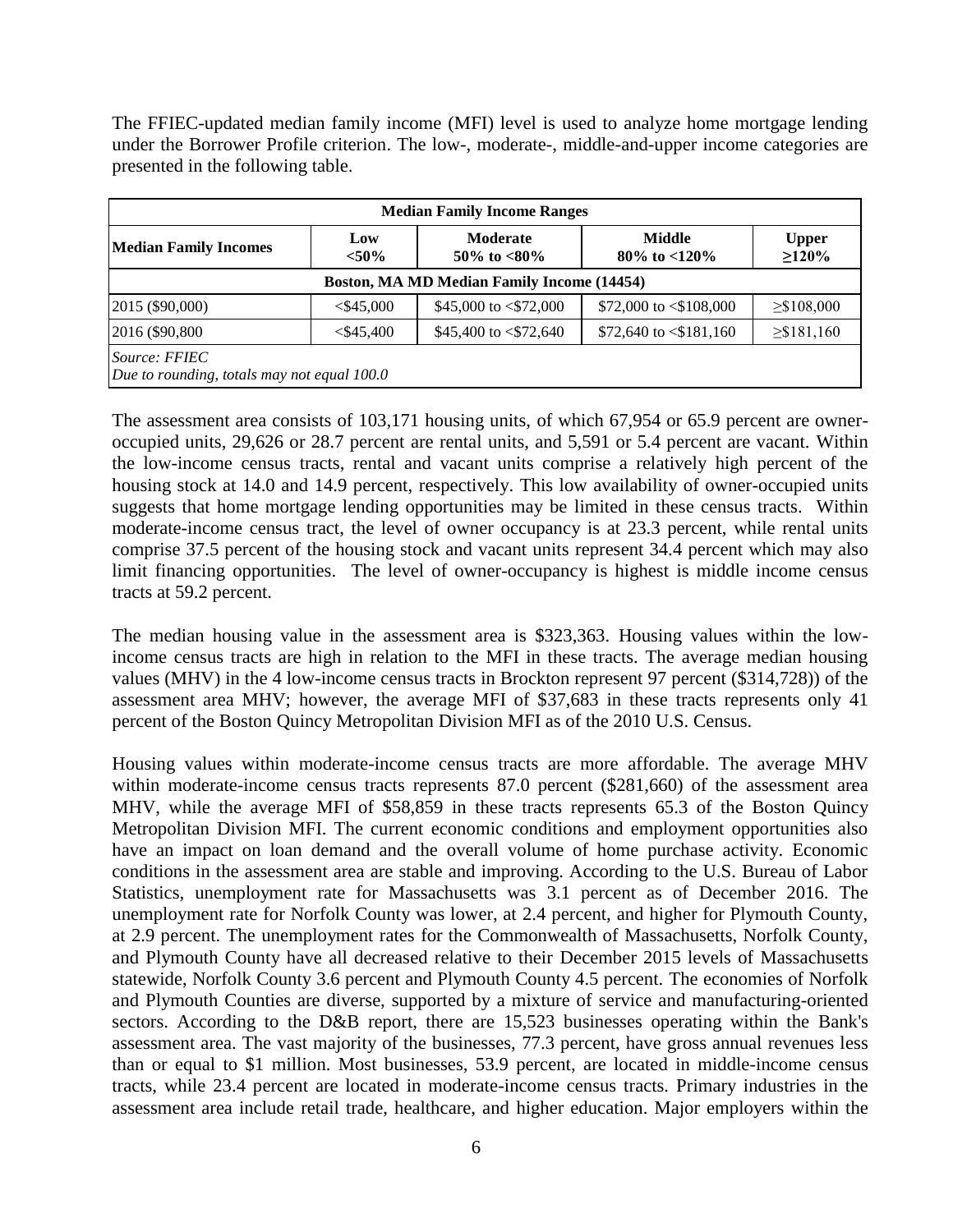assessment area include Massasoit Community College, Brockton, MA; and Bridgewater State University, Bridgewater, MA

## **Competition**

The competition in the assessment area is strong and is dominated by large national banks and mortgage companies. According to 2016 HMDA data, there were 340 HMDA reporters who originated or purchased 11,243 home mortgage loans within the bank's assessment area. Abington Bank ranked 50th among these HMDA reporters. The top lenders were Wells Fargo Bank, N.A., Quicken Loans, Inc., and Loandepot.com. In 2015, there were 307 HMDA reporters who originated or purchased 9,620 home mortgage loans. Abington Bank was ranked fortyseventh among these reporters.

### **Community Contact**

In conjunction with this CRA evaluation, an interview was conducted with a community contact. This organization is a regional non-profit organization focused on providing housing services and development of affordable housing in Plymouth and Bristol counties. The organization helps low- and moderate-income families and individuals secure affordable housing. The contact discussed a number of economic challenges facing the city of Brockton, there is a strong demand for and limited supply of adequate and affordable housing in the area. The contact stated that increased partnerships with community development groups and local housing agencies would help assist the organization in addressing the affordable housing challenges.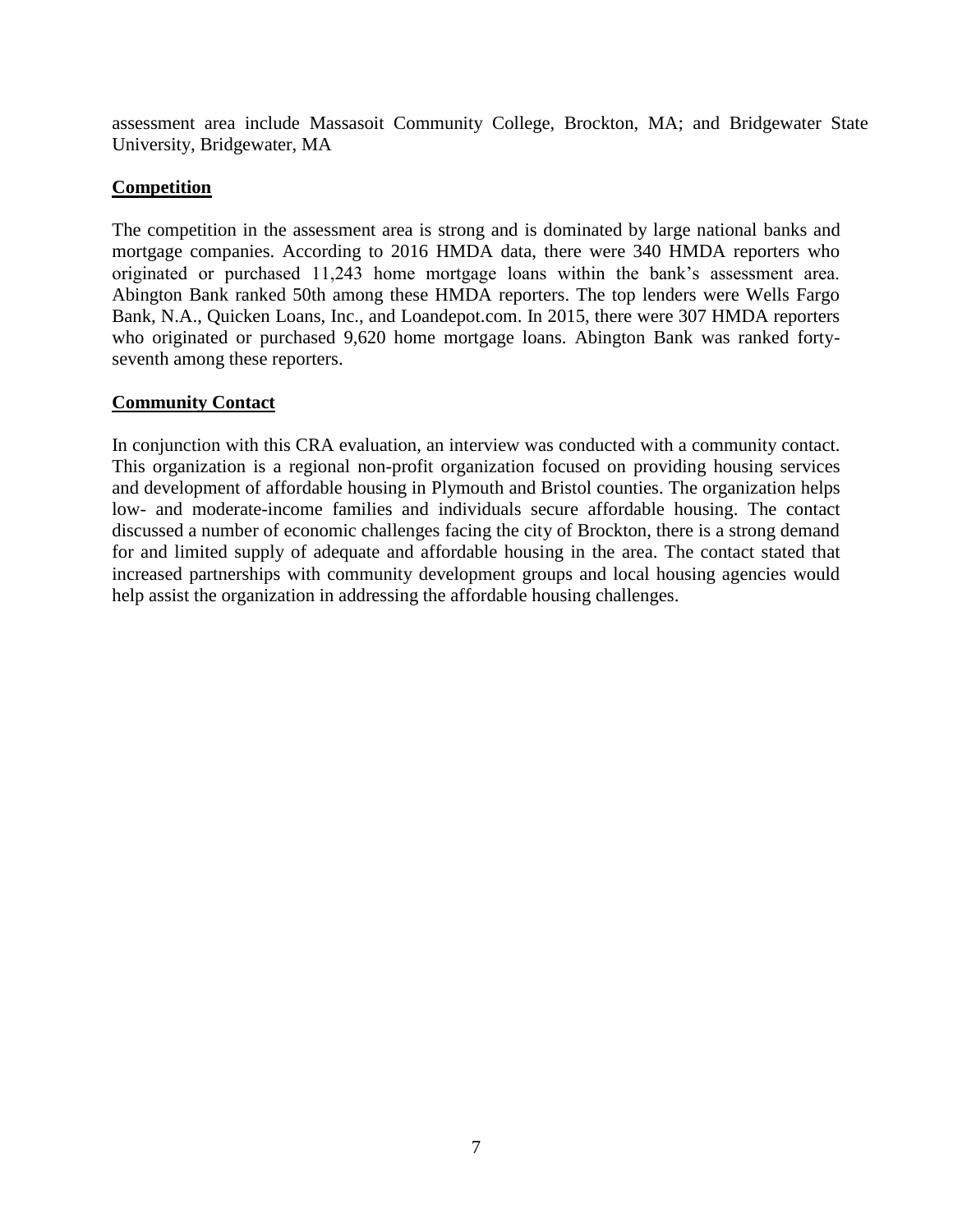# **CONCLUSIONS ON PERFORMANCE CRITERIA**

## **LENDING TEST**

Abington Bank demonstrated reasonable performance under the Lending Test. The following details the bank's performance for each criterion.

#### **Loan-to-Deposit Ratio**

The average net Loan to Deposit ratio (LTD) is reasonable given the institution's size, financial condition and assessment area credit needs. The Bank's LTD ratio, calculated from Call Report data, averaged 88.1 percent over the past 16 calendar quarters from September  $30<sup>th</sup>$  2013 to June 30<sup>th</sup> 2017. The ratio ranged from a low of 78.7 percent as of December 31, 2013, to a high of 97.5 percent as of December 31, 2015 The Bank originates and maintains loans in its own portfolio and also originates and sells loans to the Federal Home Loan Bank. During the evaluation period the Bank sold 72 loans totaling 17.6 million to the Federal Home Loan Bank.

Abington Bank's average net LTD ratio is higher than that of comparable institutions. This is shown in the following table. Examiners selected comparable institutions based on their asset size, geographic location and lending focus.

| <b>Loan-to-Deposit Ratio Comparison</b> |                                                                 |                                        |  |  |  |  |  |  |
|-----------------------------------------|-----------------------------------------------------------------|----------------------------------------|--|--|--|--|--|--|
| <b>Bank</b>                             | Total Assets as of June 30,<br>2017 \$(000s)                    | <b>Average Net LTD Ratio</b><br>$(\%)$ |  |  |  |  |  |  |
| <b>Abington Bank</b>                    | 233,408                                                         | 88.1                                   |  |  |  |  |  |  |
| Canton Co-operative Bank                | 110,560                                                         | 60.9                                   |  |  |  |  |  |  |
| Coastal Heritage Bank                   | 330.944                                                         | 72.9                                   |  |  |  |  |  |  |
|                                         | Source: reports of Income and condition 9/30/13 through 6/30/17 |                                        |  |  |  |  |  |  |

#### **Assessment Area Concentration**

The Bank made a majority of loans by number, inside of its assessment area. The majority of loans by dollar volume was made outside its assessment area. The Bank attributed this to preexisting relationships and existing customers moving to areas outside of the Bank's assessment area, primarily in the area of Boston. Many of these customers have real estate investment properties. These loans are in areas of Boston where real estate prices are higher than home prices in the Abington assessment area. This would explain why a higher percentage of loans by dollar volume was originated outside of the assessment area. Considering the strong competition in the assessment area and assessment area demographics, this level of lending is reasonable.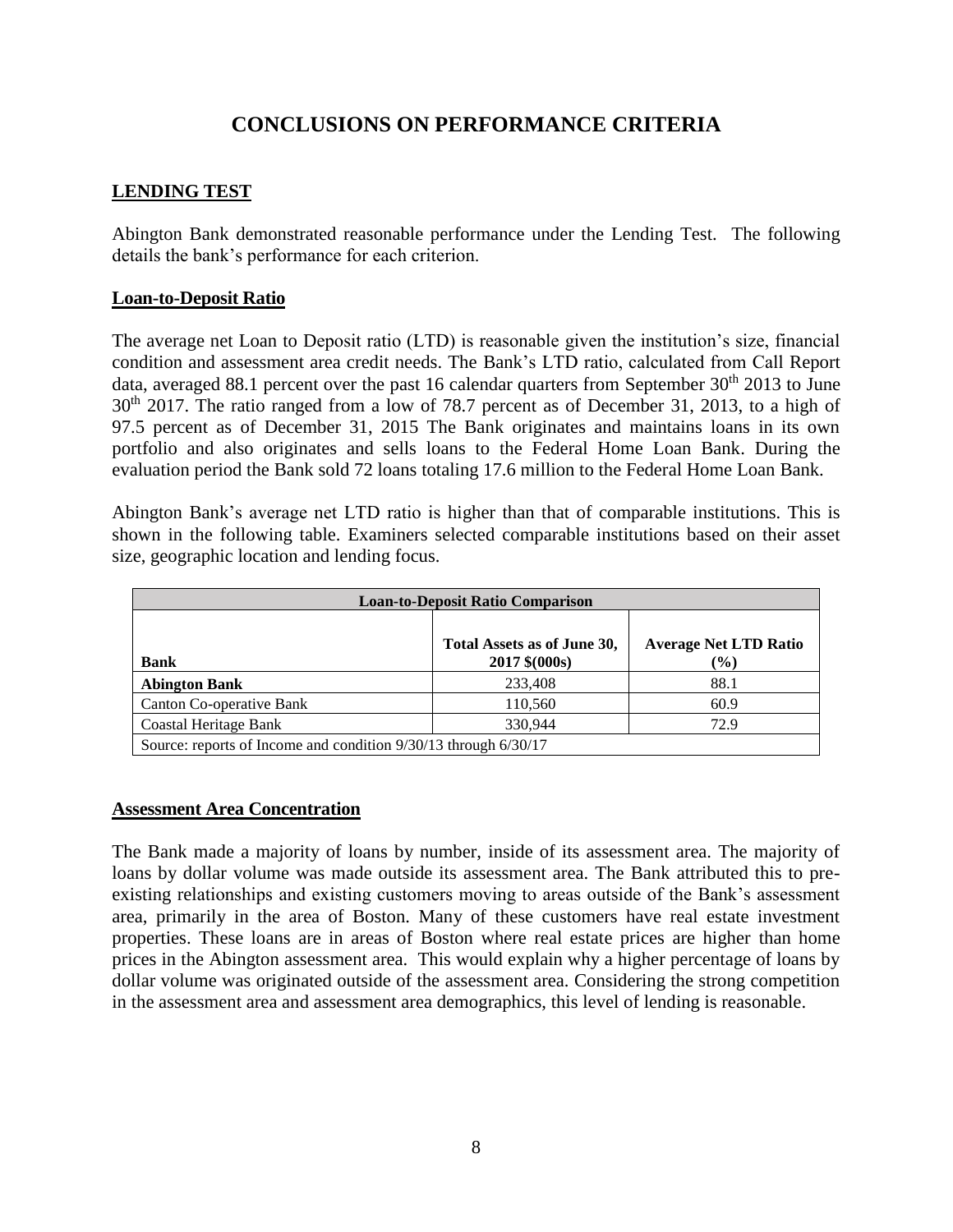| Lending Inside and Outside of the Assessment Area                                   |    |                        |    |                |                                  |                                 |               |        |                    |        |
|-------------------------------------------------------------------------------------|----|------------------------|----|----------------|----------------------------------|---------------------------------|---------------|--------|--------------------|--------|
|                                                                                     |    | <b>Number of Loans</b> |    |                | Dollars Amount of Loans \$(000s) |                                 |               |        |                    |        |
| <b>Loan Category</b>                                                                |    | <b>Inside</b>          |    | <b>Outside</b> | <b>Total</b><br>#                | <b>Inside</b><br><b>Outside</b> |               |        | Total<br>\$ (000s) |        |
|                                                                                     | #  | $\frac{6}{6}$          | #  | $\%$           |                                  | Φ                               | $\frac{0}{0}$ | \$     | $\%$               |        |
| Home                                                                                |    |                        |    |                |                                  |                                 |               |        |                    |        |
| 2015                                                                                | 40 | 55.5                   | 32 | 44.4           | 72                               | 8,636                           | 30.7          | 19.463 | 69.2               | 28,099 |
| 2016                                                                                | 49 | 55.6                   | 39 | 44.3           | 88                               | 11,686                          | 44.2          | 14.708 | 55.7               | 26,394 |
| <b>Total</b>                                                                        | 89 | 55.6                   | 71 | 44.3           | 160                              | 20,322                          | 37.3          | 34,171 | 62.7               | 54,493 |
| Source: 2015, 2016, and 2 quarters of 2017 HMDA Reported Data, (*)2017 Bank Records |    |                        |    |                |                                  |                                 |               |        |                    |        |

### **Borrower Profile**

The distribution of home mortgage loans to individuals of different income levels, including lowand moderate-income borrowers, is reasonable.

In 2015, the Bank originated one loan or 2.5 percent to low-income borrowers. This level of lending is lower than the aggregate of 6.5 percent. In 2016, the Bank increased its lending to 3 low-income borrowers and is in line with the 2016 aggregate. In 2015, the Bank's lending to moderate-income borrowers at 10.0 percent is lower than the aggregate of 23.1 percent. There is a slight increase in 2016 of 10.2 percent while still below the aggregate.

There are several factors that contribute to this performance relative to the 2015 and 2016 aggregate. Low and moderate-income families represent 42.3 percent of families in the assessment area and not all families in these income categories can qualify for a home mortgage loan. This factor combined with the high cost of housing limits opportunities for affordable home ownership. Considering the performance context factors and significant percentage of low and moderate-income families in the assessment area, the Bank's lending is considered reasonable.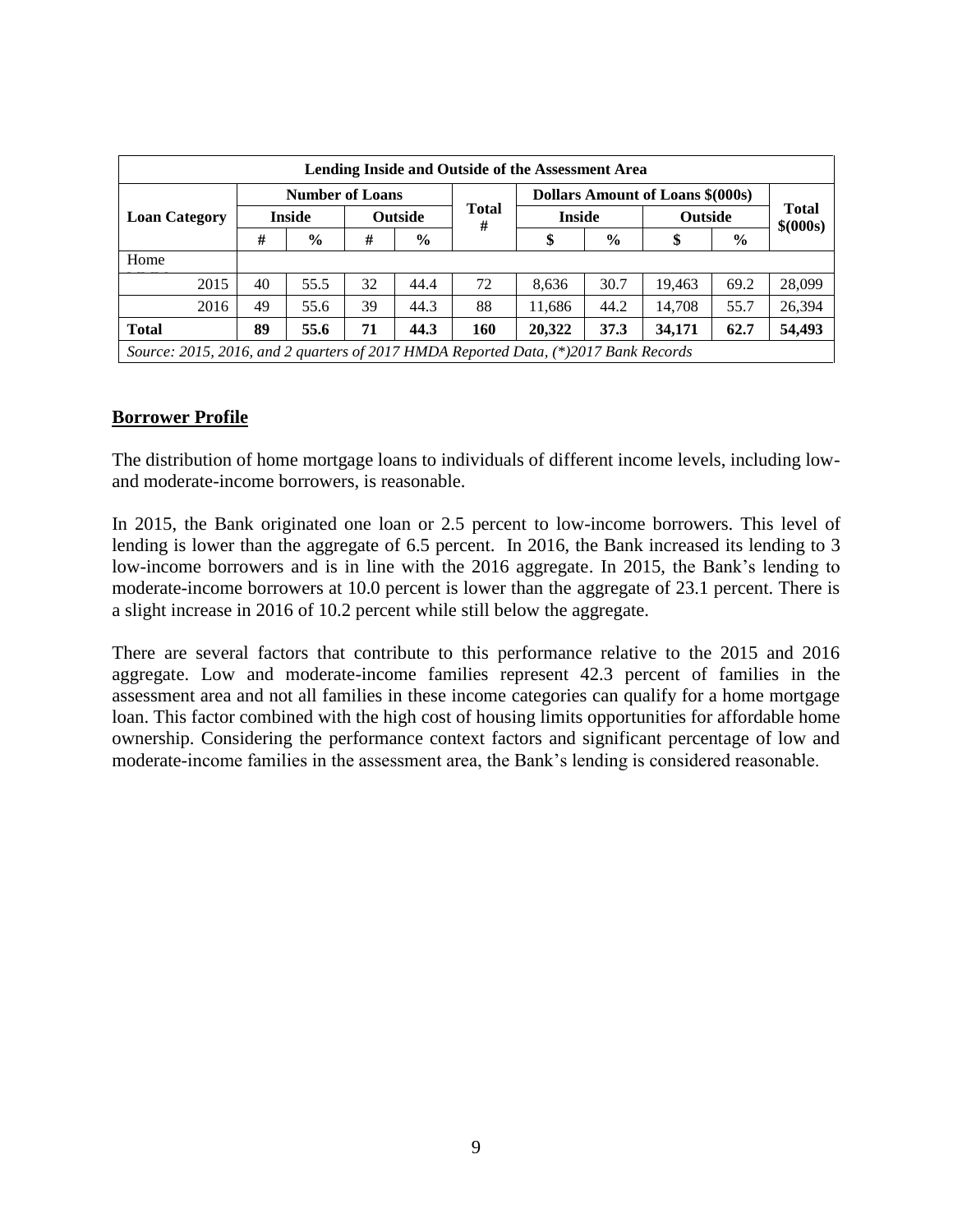| Distribution of Home Mortgage Loans by Borrower Income Level |               |                                             |                |               |           |               |  |
|--------------------------------------------------------------|---------------|---------------------------------------------|----------------|---------------|-----------|---------------|--|
| <b>Borrower Income Level</b>                                 | % of Families | Aggregate<br><b>Performance</b><br>$%$ of # | #              | $\frac{0}{0}$ | \$ (000s) | $\frac{0}{0}$ |  |
| Low                                                          |               |                                             |                |               |           |               |  |
| 2015                                                         | 22.6          | 6.5                                         | $\mathbf{1}$   | 2.5           | 200       | 2.3           |  |
| 2016                                                         | 22.6          | 6.2                                         | 3              | 6.1           | 313       | 2.7           |  |
| Moderate                                                     |               |                                             |                |               |           |               |  |
| 2015                                                         | 19.7          | 23.1                                        | $\overline{4}$ | 10.0          | 601       | 7.0           |  |
| 2016                                                         | 19.7          | 22.3                                        | 5              | 10.2          | 795       | 6.8           |  |
| Middle                                                       |               |                                             |                |               |           |               |  |
| 2015                                                         | 24.5          | 24.0                                        | 12             | 30.0          | 2,331     | 27.0          |  |
| 2016                                                         | 24.5          | 27.2                                        | 10             | 20.4          | 1,929     | 16.5          |  |
| Upper                                                        |               |                                             |                |               |           |               |  |
| 2015                                                         | 33.2          | 24.0                                        | 12             | 30.0          | 2,817     | 32.6          |  |
| 2016                                                         | 33.2          | 26.6                                        | 17             | 34.7          | 4,137     | 35.4          |  |
| Not Available                                                |               |                                             |                |               |           |               |  |
| 2015                                                         | 0.0           | 22.4                                        | 11             | 27.5          | 2,687     | 31.1          |  |
| 2016                                                         | 0.0           | 17.7                                        | 14             | 28.6          | 4,512     | 38.6          |  |
| <b>Totals</b>                                                |               |                                             |                |               |           |               |  |
| 2015                                                         | 100.0         | 100.0                                       | 40             | 100.0         | 8,636     | 100.0         |  |
| 2016                                                         | 100.0         | 100.0                                       | 49             | 100.0         | 11,686    | 100.0         |  |

The table below illustrates the distribution of home mortgage loans by borrower income level.

*Source: 2010 U.S. Census; 1/1/2015 - 12/31/2016 Bank Data, 2015 HMDA Aggregate Data, "--" data not available.*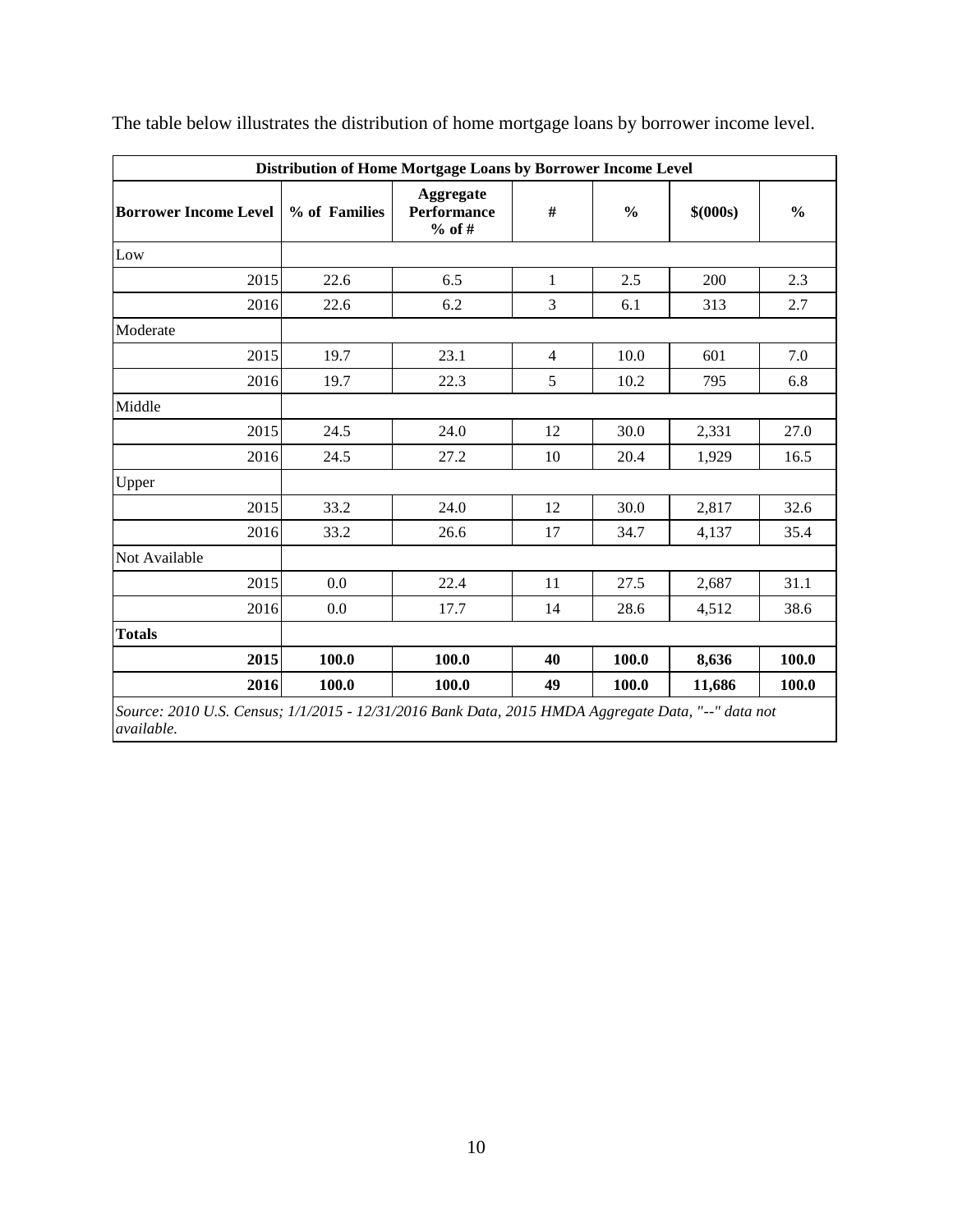## **Geographic Distribution**

The geographic distribution of home mortgage loans reflects adequate dispersion throughout the assessment area. Examiners focused on the percentage by number of loans originated in low and moderate-income census tracts.

| <b>Geographic Distribution of Home Mortgage Loans</b>                                                                |                                                 |                                             |                  |               |                  |               |  |
|----------------------------------------------------------------------------------------------------------------------|-------------------------------------------------|---------------------------------------------|------------------|---------------|------------------|---------------|--|
| <b>Tract Income Level</b>                                                                                            | % of Owner-<br>Occupied<br><b>Housing Units</b> | Aggregate<br><b>Performance</b><br>$%$ of # | $\#$             | $\frac{0}{0}$ | \$ (000s)        | $\frac{0}{0}$ |  |
| Low                                                                                                                  |                                                 |                                             |                  |               |                  |               |  |
| 2015                                                                                                                 | 2.5                                             | 3.0                                         | $\boldsymbol{0}$ | 0.0           | $\boldsymbol{0}$ | 0.0           |  |
| 2016                                                                                                                 | 2.5                                             | 3.0                                         | $\boldsymbol{0}$ | 0.0           | $\boldsymbol{0}$ | 0.0           |  |
| Moderate                                                                                                             |                                                 |                                             |                  |               |                  |               |  |
| 2015                                                                                                                 | 23.3                                            | 23.4                                        | 5                | 12.5          | 1,063            | 12.3          |  |
| 2016                                                                                                                 | 23.3                                            | 22.6                                        | 7                | 14.3          | 2,171            | 18.6          |  |
| Middle                                                                                                               |                                                 |                                             |                  |               |                  |               |  |
| 2015                                                                                                                 | 59.2                                            | 58.0                                        | 26               | 65.0          | 5,652            | 65.4          |  |
| 2016                                                                                                                 | 59.2                                            | 57.0                                        | 32               | 65.3          | 7,722            | 66.1          |  |
| Upper                                                                                                                |                                                 |                                             |                  |               |                  |               |  |
| 2015                                                                                                                 | 15.0                                            | 15.6                                        | 9                | 22.5          | 1,921            | 22.2          |  |
| 2016                                                                                                                 | 15.0                                            | 15.5                                        | 10               | 20.4          | 1,793            | 15.3          |  |
| Not Available                                                                                                        |                                                 |                                             |                  |               |                  |               |  |
| 2015                                                                                                                 | 0.0                                             | 0.0                                         | $\boldsymbol{0}$ | 0.0           | $\mathbf{0}$     | 0.0           |  |
| 2016                                                                                                                 | 0.0                                             | 0.0                                         | $\boldsymbol{0}$ | 0.0           | $\boldsymbol{0}$ | 0.0           |  |
| <b>Totals</b>                                                                                                        |                                                 |                                             |                  |               |                  |               |  |
| 2015                                                                                                                 | 100.0                                           | 100.0                                       | 40               | 100.0         | 8,636            | 100.0         |  |
| 2016                                                                                                                 | 100.0                                           | 100.0                                       | 49               | 100.0         | 11,686           | 100.0         |  |
| Source: 2015 ACS U.S. Census; 1/1/2015 - 12/31/2016 Bank Data,<br>2015 HMDA Aggregate Data, "--" data not available. |                                                 |                                             |                  |               |                  |               |  |

*Due to rounding, totals may not equal 100.0*

Examiners focused on the comparison of the Bank's lending to aggregate data for 2015 and 2016. In 2015 and 2016, the Bank did not originate any loans in low-income census tracts. In 2016, one loan application was received from a low-income area however it was not accepted by the applicant therefore not originated and included in the above chart.

In 2015, the Bank originated 5 loans at 12.5 percent in the moderate-income tracts, which is lower than the aggregate of 23.4 percent. In 2016, the Bank increased its loan originations to 7 loans in the moderate-income census tracts and remained below the 2016 aggregate of 22.6 percent.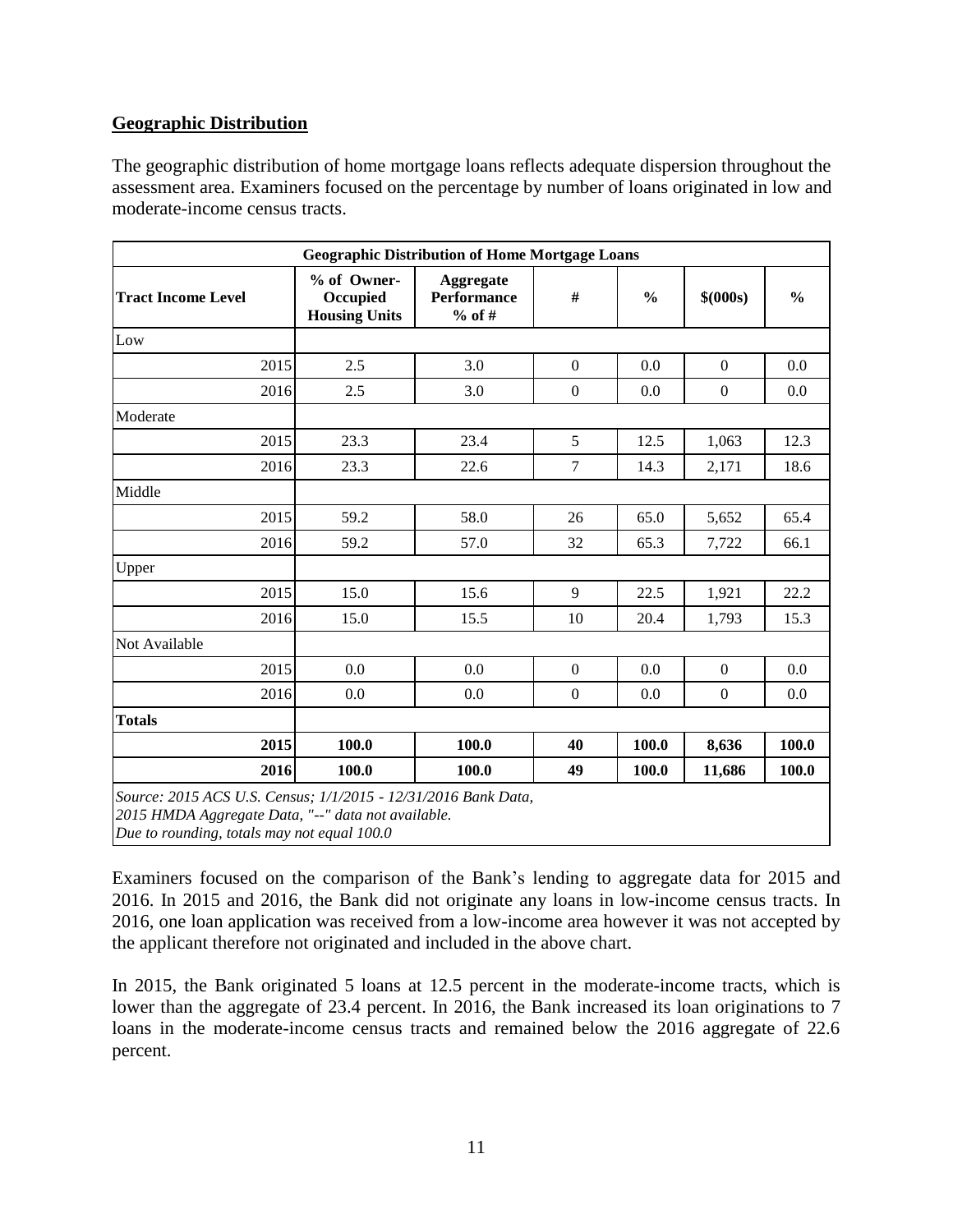Several factors can explain the Bank's performance. The assessment area's low and moderateincome areas are concentrated in Brockton. This particular area faces strong residential lending competition and is dominated by large national banks who have had a long term presence in Brockton. With the Bank's recent addition of Brockton to their lending footprint, the Bank has had challenges in competing with the top lenders. Another factor to consider is that low-income areas of Brockton have an owner occupancy level of 2.5 percent. The low level of owner occupancy is an indicator of limited homeownership opportunities.

Considering the performance context factors and competition in the assessment area, the Bank's overall geographic distribution performance is reasonable.

#### **Response to CRA Complaints**

The Bank received no complaints pertaining to the institution's CRA performance during the evaluation period.

### **Fair Lending Policies and Procedures**

The Division of Banks provides comments regarding the institution's fair lending policies and procedures pursuant to Regulatory Bulletin 1.3-106. The fair lending review was conducted in accordance with the Federal Financial Institutions Examination Council (FFIEC) Interagency Fair Lending Examination Procedures. Based on these procedures, no evidence of disparate treatment was noted.

Examiners did not identify any evidence of discriminatory or other illegal credit practices; therefore, this consideration did not affect the Bank's overall rating.

#### Minority Application Flow

According to the 2010 U.S. Demographic data shows, the Bank's assessment area has a population of 262,026 of which 26.1 percent are minorities. Ethnic and racial minority demographics indicate Black and Hispanic represent the largest minority population followed by Asian, American Indian, and Hawaiian Pacific Islander.

Abington Bank's 2015 and 2016 HMDA data were reviewed to determine whether the application flow from different minority groups within the Bank's assessment area was reflective of the assessment area demographics. The Bank's residential applications was compared to the 2016 aggregate performance. The comparison of this data assists in deriving reasonable expectations for the rate of applications the Bank received from minority residential loan applicants within its assessment area.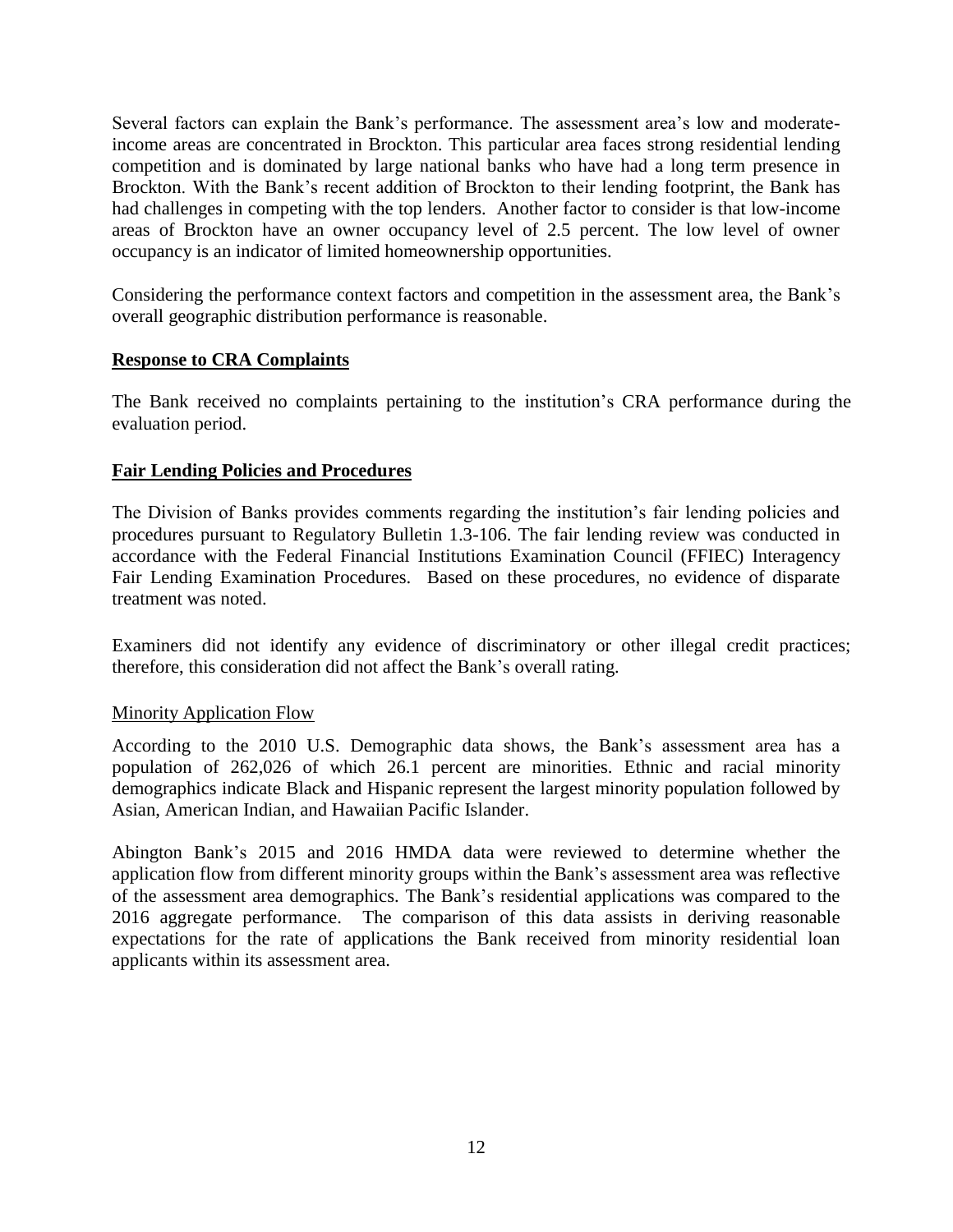| MINORITY APPLICATION FLOW      |             |               |          |               |                       |  |  |
|--------------------------------|-------------|---------------|----------|---------------|-----------------------|--|--|
|                                |             | 2015          |          | 2016          | 2016                  |  |  |
| <b>RACE</b>                    | <b>Bank</b> |               |          | <b>Bank</b>   | <b>Aggregate Data</b> |  |  |
|                                | #           | $\frac{0}{0}$ | #        | $\frac{0}{0}$ |                       |  |  |
| American Indian/ Alaska Native | $\theta$    | 0.0           | $\theta$ | 0.0           | 0.2                   |  |  |
| Asian                          | 1           | 2.1           | $\theta$ | 0.0           | 2.0                   |  |  |
| Black/African American         | $\Omega$    | 0.0           | 1        | 1.6           | 12.7                  |  |  |
| Hawaiian/Pacific Islander      | $\Omega$    | $0.0^{\circ}$ | $\theta$ | 0.0           | 0.2                   |  |  |
| 2 or more Minority             | $\Omega$    | 0.0           | $\theta$ | 0.0           | 0.1                   |  |  |
| Joint Race (White/Minority)    | $\Omega$    | 0.0           | $\theta$ | 0.0           | 1.3                   |  |  |
| <b>Total Minority</b>          | 1           | 2.1           | 1        | 1.6           | 16.5                  |  |  |
| White                          | 41          | 85.4          | 52       | 83.9          | 62.1                  |  |  |
| Race Not Available             | 6           | 12.5          | 9        | 14.5          | 21.4                  |  |  |
| <b>Total</b>                   | 48          | 100.0         | 62       | 100.0         | 100.0                 |  |  |
| <b>ETHNICITY</b>               |             |               |          |               |                       |  |  |
| Hispanic or Latino             | $\Omega$    | 0.0           | $\Omega$ | 0.0           | 4.1                   |  |  |
| Not Hispanic or Latino         | 42          | 87.5          | 52       | 83.9          | 74.1                  |  |  |
| Joint (Hisp/Lat /Not Hisp/Lat) | $\Omega$    | 0.0           | $\Omega$ | 0.0           | 1.0                   |  |  |
| <b>Ethnicity Not Available</b> | 6           | 12.5          | 10       | 16.1          | 20.8                  |  |  |
| <b>Total</b>                   | 48          | 100.0         | 62       | 100.0         | 100.0                 |  |  |

Refer to the table below for further details.

*Banks 2015 and 2016 HMDA LAR, 2015 and 2016 aggregate data and 2010 U.S Census Data*

In 2015, the Bank received 48 HMDA-reportable loan applications within its assessment area. Of these applications, 1 was received from a racial minority applicants. In 2015, the Bank did not receive any applications representing the Hispanic or Latino ethnic groups performing below the 2015 aggregate performance. In 2016, the Bank had a similar performance

During the review period, the Bank exhibited a focus to different segments of the population through outreach initiatives and operations. The minority application flow remains low and below the aggregate performance. The Bank is encouraged to continue to monitor its application levels going forward to remain apprised of any trends and opportunities.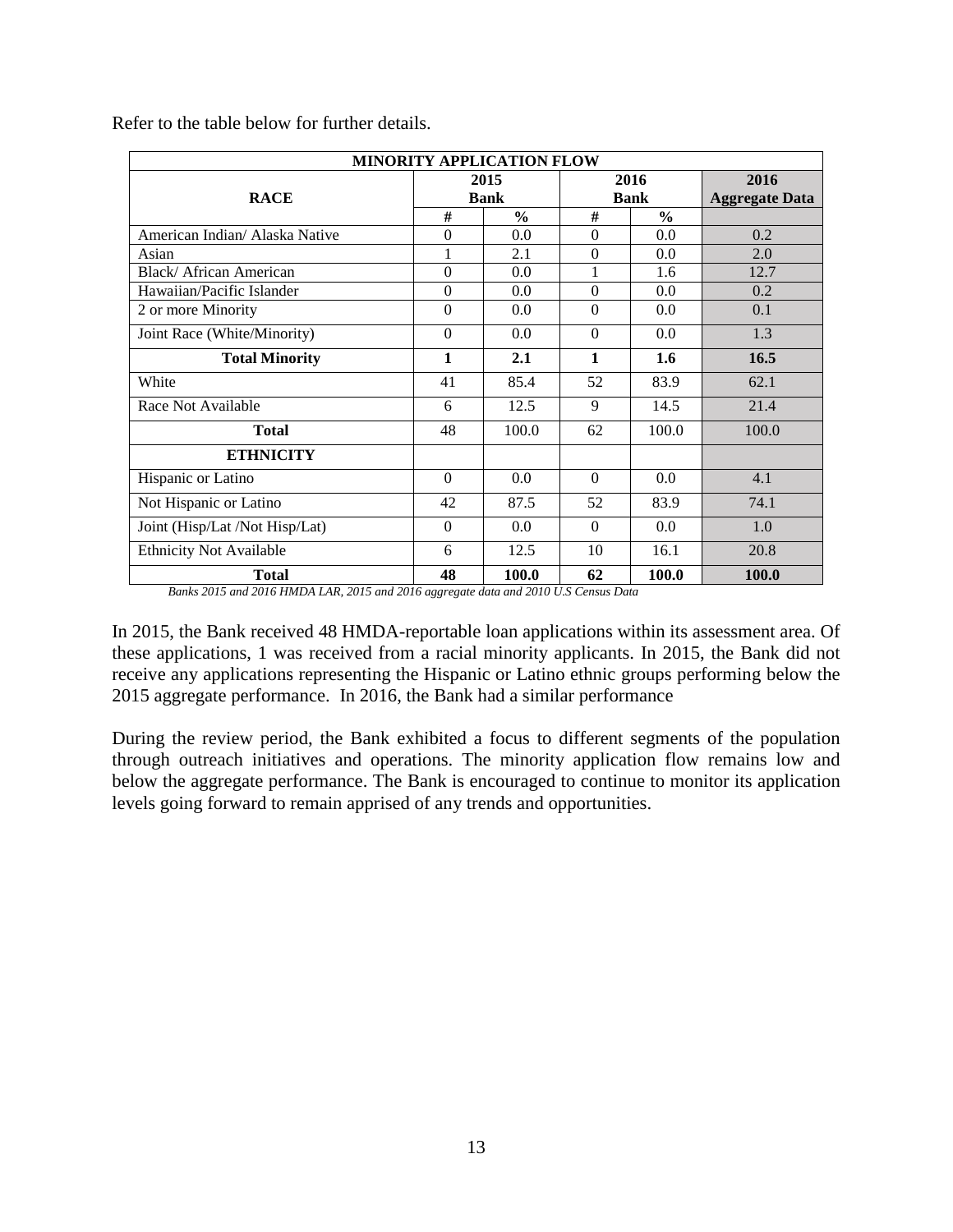## **GLOSSARY**

**Aggregate Lending:** The number of loans originated and purchased by all reporting lenders in specified income categories as a percentage of the aggregate number of loans originated and purchased by all reporting lenders in the metropolitan area/assessment area.

**Area Median Income:** The median family income for the MSA, if a person or geography is located in an MSA; or the statewide nonmetropolitan median family income, if a person or geography is located outside an MSA*.*

**Assessment Area:** A geographic area delineated by the Bank under the requirements of the Community Reinvestment Act.

**Census Tract:** A small, relatively permanent statistical subdivision of a county or equivalent entity. The primary purpose of census tracts is to provide a stable set of geographic units for the presentation of statistical data. Census tracts generally have a population size between 1,200 and 8,000 people, with an optimum size of 4,000 people. Census tract boundaries generally follow visible and identifiable features, but they may follow nonvisible legal boundaries in some instances. State and county boundaries always are census tract boundaries.

**Combined Statistical Area (CSA):** A combination of several adjacent metropolitan statistical areas or metropolitan statistical areas or a mix of the two, which are linked by economic ties.

**Consumer Loan(s):** A loan(s) to one or more individuals for household, family, or other personal expenditures. A consumer loan does not include a home mortgage, small business, or small farm loan. This definition includes the following categories: motor vehicle loans, credit card loans, home equity loans, other secured consumer loans, and other unsecured consumer loans.

**Core Based Statistical Area (CBSA):** The county or counties or equivalent entities associated with at least one core (urbanized area or urban cluster) of at least 10,000 population, plus adjacent counties having a high degree of social and economic integration with the core as measured through commuting ties with the counties associated with the core. Metropolitan and Micropolitan Statistical Areas are the two categories of CBSAs.

**Family:** Includes a householder and one or more other persons living in the same household who are related to the householder by birth, marriage, or adoption. The number of family households always equals the number of families; however, a family household may also include non-relatives living with the family. Families are classified by type as either a married-couple family or other family. Other family is further classified into "male householder" (a family with a male householder and no wife present) or "female householder" (a family with a female householder and no husband present).

**Family Income:** Includes the income of all members of a family that are age 15 and older.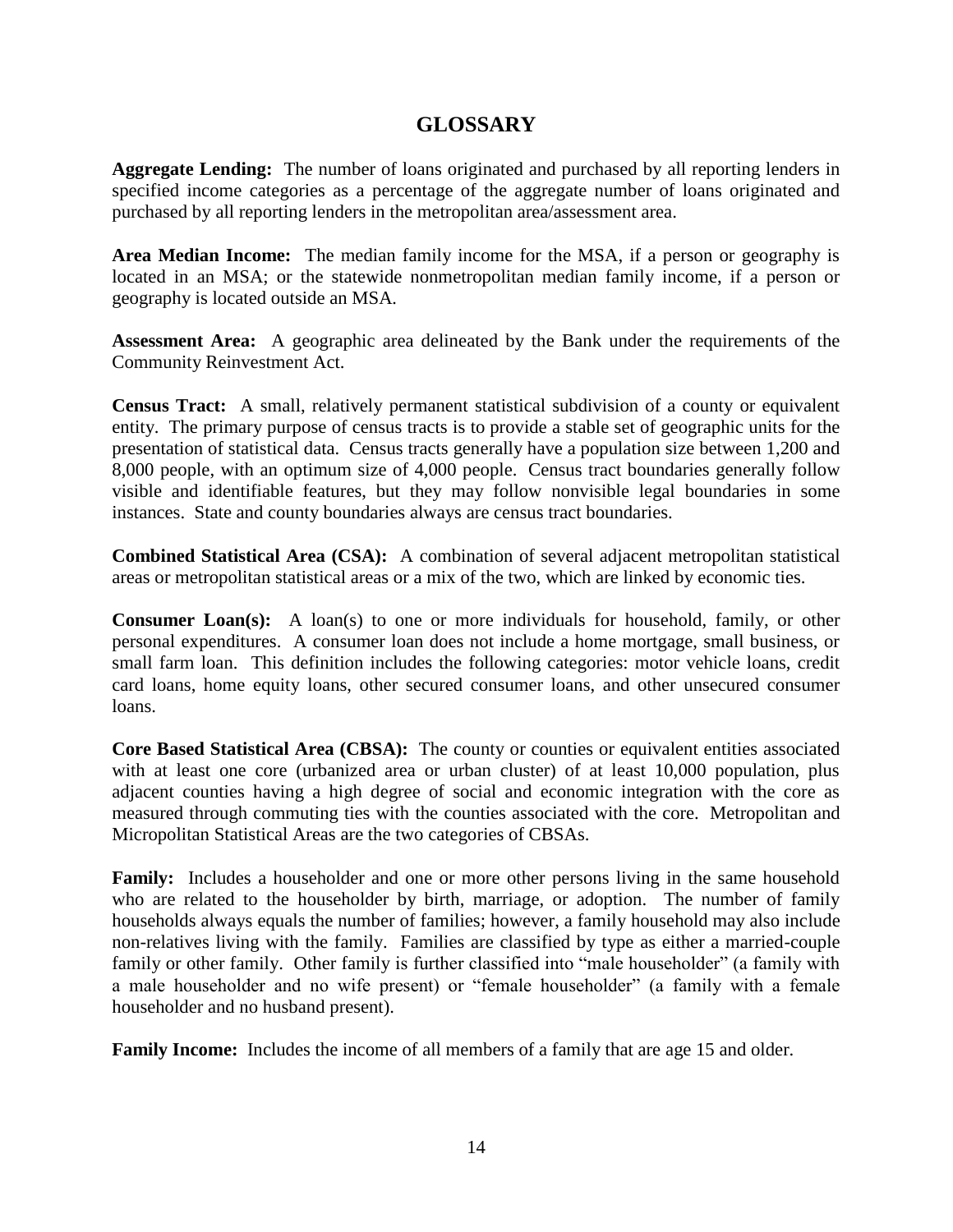**FFIEC-Estimated Income Data:** The Federal Financial Institutions Examination Council (FFIEC) issues annual estimates which update median family income from the metropolitan and nonmetropolitan areas. The FFIEC uses American Community Survey data and factors in information from other sources to arrive at an annual estimate that more closely reflects current economic conditions.

**Full-Scope Review:** A full-scope review is accomplished when examiners complete all applicable interagency examination procedures for an assessment area. Performance under applicable tests is analyzed considering performance context, quantitative factors (for example, geographic distribution, borrower profile, and total number and dollar amount of investments), and qualitative factors (for example, innovativeness, complexity, and responsiveness).

**Geography:** A census tract delineated by the United States Bureau of the Census in the most recent decennial census.

**Home Mortgage Disclosure Act (HMDA):** The statute that requires certain mortgage lenders that do business or have Banking offices in a metropolitan statistical area to file annual summary reports of their mortgage lending activity. The reports include such data as the race, gender, and the income of applicants; the amount of loan requested; and the disposition of the application (approved, denied, and withdrawn).

**Home Mortgage Disclosure Loan Application Register (HMDA LAR):** The HMDA LARs record all applications received for residential purchase, refinance, home improvement, and temporary-to-permanent construction loans.

**Home Mortgage Loans:** Includes home purchase and home improvement loans as defined in the HMDA regulation. This definition also includes multi-family (five or more families) dwelling loans, loans to purchase manufactured homes, and refinancing of home improvement and home purchase loans.

**Household:** Includes all persons occupying a housing unit. Persons not living in households are classified as living in group quarters. In 100 percent tabulations, the count of households always equals the count of occupied housing units.

**Household Income:** Includes the income of the householder and all other persons that are age 15 and older in the household, whether related to the householder or not. Because many households are only one person, median household income is usually less than median family income.

**Housing Unit:** Includes a house, an apartment, a mobile home, a group of rooms, or a single room that is occupied as separate living quarters.

**Limited-Scope Review:** A limited scope review is accomplished when examiners do not complete all applicable interagency examination procedures for an assessment area. Performance under applicable tests is often analyzed using only quantitative factors (for example, geographic distribution, borrower profile, total number and dollar amount of investments, and branch distribution).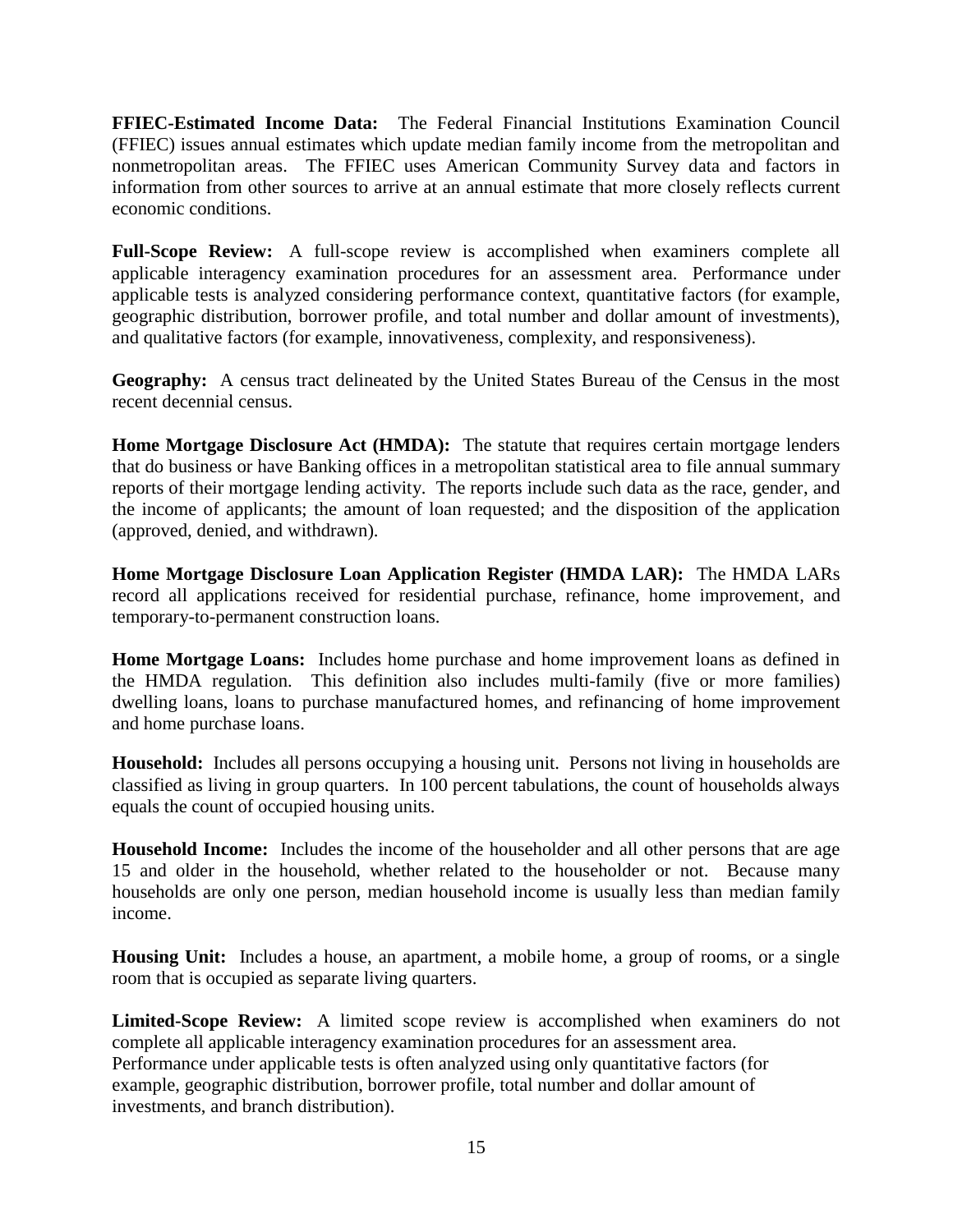**Low-Income:** Individual income that is less than 50 percent of the area median income, or a median family income that is less than 50 percent in the case of a geography.

**Market Share:** The number of loans originated and purchased by the institution as a percentage of the aggregate number of loans originated and purchased by all reporting lenders in the metropolitan area/assessment area.

**Median Income:** The median income divides the income distribution into two equal parts, one having incomes above the median and other having incomes below the median.

**Metropolitan Division (MD):** A county or group of counties within a CBSA that contain(s) an urbanized area with a population of at least 2.5 million. A MD is one or more main/secondary counties representing an employment center or centers, plus adjacent counties associated with the main/secondary county or counties through commuting ties.

**Metropolitan Statistical Area (MSA):** CBSA associated with at least one urbanized area having a population of at least 50,000. The MSA comprises the central county or counties or equivalent entities containing the core, plus adjacent outlying counties having a high degree of social and economic integration with the central county or counties as measured through commuting.

**Micropolitan Statistical Area:** CBSA associated with at least one urbanized area having a population of at least 10,000, but less than 50,000.

**Middle-Income:** Individual income that is at least 80 percent and less than 120 percent of the area median income, or a median family income that is at least 80 and less than 120 percent in the case of a geography.

**Moderate-Income:** Individual income that is at least 50 percent and less than 80 percent of the area median income, or a median family income that is at least 50 and less than 80 percent in the case of a geography.

**Multi-family:** Refers to a residential structure that contains five or more units.

**Nonmetropolitan Area:** All areas outside of metropolitan areas. The definition of nonmetropolitan area is not consistent with the definition of rural areas. Urban and rural classifications cut across the other hierarchies. For example, there is generally urban and rural territory within metropolitan and nonmetropolitan areas.

**Owner-Occupied Units:** Includes units occupied by the owner or co-owner, even if the unit has not been fully paid for or is mortgaged.

**Rated Area:** A rated area is a state or multistate metropolitan area. For an institution with domestic branches in only one state, the institution's CRA rating would be the state rating. If an institution maintains domestic branches in more than one state, the institution will receive a rating for each state in which those branches are located. If an institution maintains domestic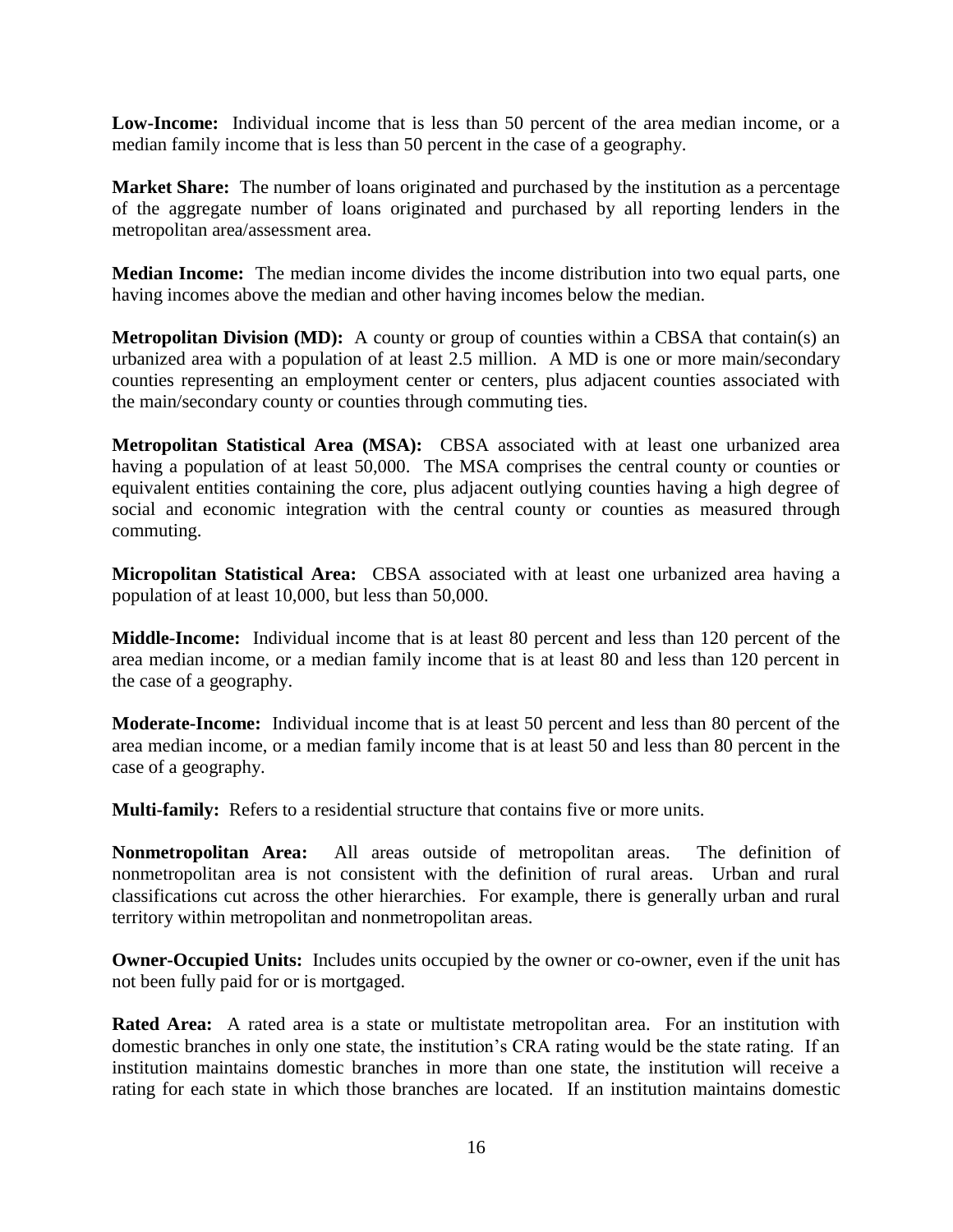branches in two or more states within a multistate metropolitan area, the institution will receive a rating for the multistate metropolitan area.

**Rural Area:** Territories, populations, and housing units that are not classified as urban.

**Small Business Loan:** A loan included in "loans to small businesses" as defined in the Consolidated Report of Condition and Income (Call Report). These loans have original amounts of \$1 million or less and are either secured by nonfarm nonresidential properties or are classified as commercial and industrial loans.

**Small Farm Loan:** A loan included in "loans to small farms" as defined in the instructions for preparation of the Consolidated Report of Condition and Income (Call Report). These loans have original amounts of \$500,000 or less and are either secured by farmland, including farm residential and other improvements, or are classified as loans to finance agricultural production and other loans to farmers.

**Underserved Middle-Income Nonmetropolitan Geographies:** A nonmetropolitan middleincome geography will be designated as underserved if it meets criteria for population size, density, and dispersion indicating the area's population is sufficiently small, thin, and distant from a population center that the tract is likely to have difficulty financing the fixed costs of meeting essential community needs.

**Upper-Income:** Individual income that is 120 percent or more of the area median income, or a median family income that is 120 percent or more in the case of a geography.

**Urban Area:** All territories, populations, and housing units in urbanized areas and in places of 2,500 or more persons outside urbanized areas. More specifically, "urban" consists of territory, persons, and housing units in places of 2,500 or more persons incorporated as cities, villages, boroughs (except in Alaska and New York), and towns (except in the New England states, New York, and Wisconsin).

"Urban" excludes the rural portions of "extended cities"; census designated place of 2,500 or more persons; and other territory, incorporated or unincorporated, including in urbanized areas.